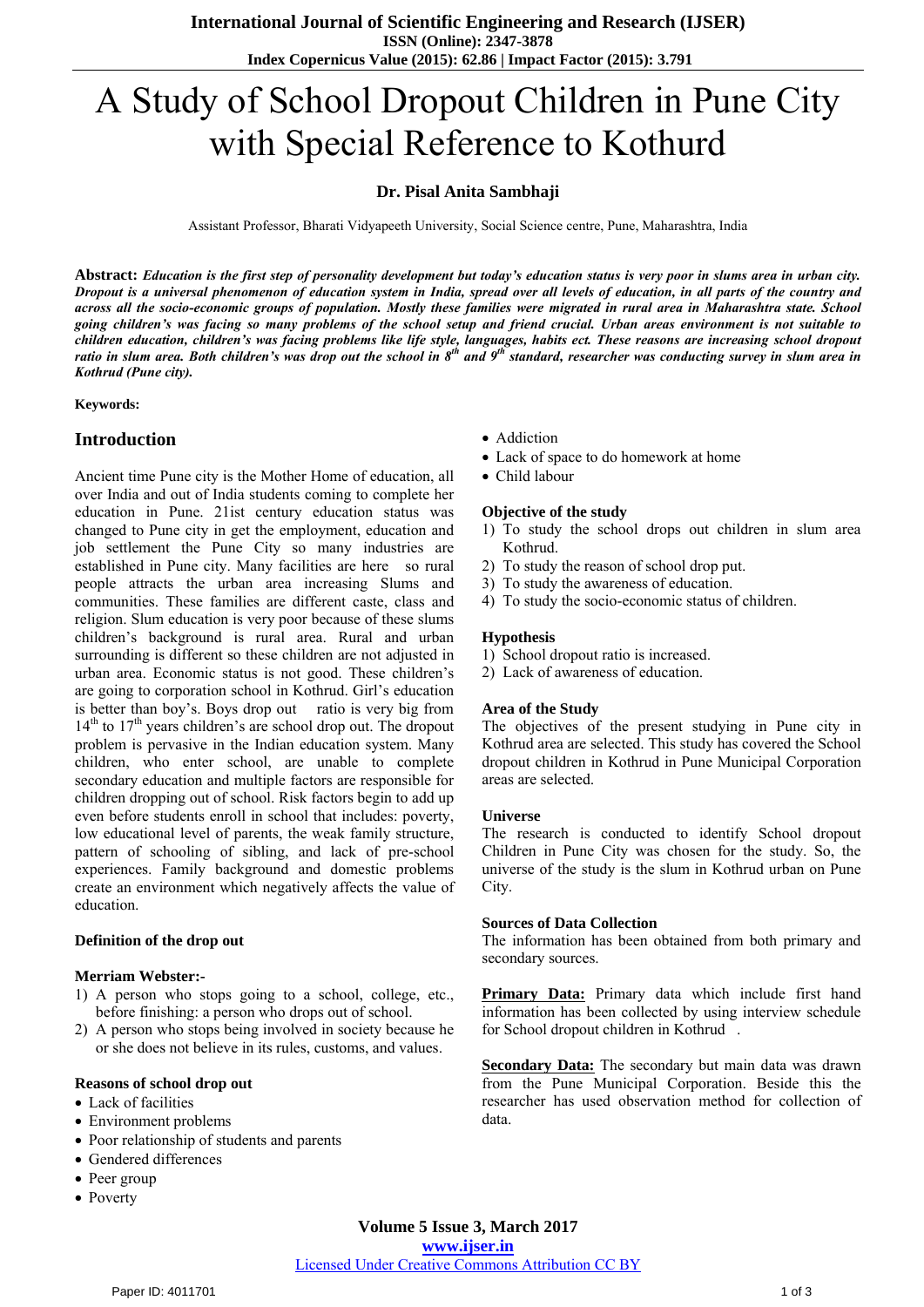# **International Journal of Scientific Engineering and Research (IJSER) ISSN (Online): 2347-3878 Index Copernicus Value (2015): 62.86 | Impact Factor (2015): 3.791**

#### **Gender wise classification of the drop out children**

| Sr.No | Gender | Frequency | Percentage |
|-------|--------|-----------|------------|
|       | Male   |           | 73%        |
|       | Female |           | 27%        |
|       | Total  |           |            |

It is found that 73 percent of the respondents were male and 27 percent of the respondents were found to be Female.

## **Distribution of the Respondent According to Age**

| Sr. No | Age   | Frequency | Percentage |
|--------|-------|-----------|------------|
|        | 14    |           | 7%         |
|        | 15    |           | 23%        |
|        | 16    |           | 10%        |
|        | ר ו   |           | 50%        |
|        | 19    |           | 10%        |
|        | Total | 30        | 100%       |

The table clearly shows that all respondent were between 14 to above 19 ages. Majority of the respondent were 17 years. 23 percent of the respondents were 15 years. 10 percent of the respondents were 16 years. 10 percent of the respondents were 19 years.7 percent of the respondents was 14 years.

#### **Distribution of Respondent According To Education**

| Sr.No | Education | Frequency | Percentage |
|-------|-----------|-----------|------------|
|       | ∡th       |           | $7\%$      |
|       | ¬th       |           | 40%        |
|       | oth       |           | 20%        |
|       | Qth       |           | 33%        |
|       | Total     | 36        | 100%       |

The table clearly shows that all respondents were between Kothrud. There are  $7\%$  respondents  $6<sup>th</sup>$  standard.  $40\%$ respondents are  $7<sup>th</sup>$  standard.20% respondents are 8th standard.33% respondents are 9th standard**.** 

## **Statement showing of the types of school**

| Sr.n     | Types of | Frequenc | Percentag |
|----------|----------|----------|-----------|
| $\Omega$ | School   |          |           |
|          | $Co-$    | 20       | 80%       |
|          | operatio |          |           |
|          | n        |          |           |
|          | Private  | 10       | 20%       |
|          | Total    | 30       | 100%      |

It is found that 80 percent of the respondents were going to Corporations School. 20 percent of the respondents were going to private school.

# **Statement showing of the types of job**

| Sr.no | Types of Job  | Frequency | Percentage |
|-------|---------------|-----------|------------|
|       | Hotel         |           | 20%        |
|       | Shop          |           | 20%        |
|       | Garage        |           | 20%        |
|       | Company       |           | 13%        |
|       | Domestic work |           | 27%        |
|       | Total         |           | $100\%$    |

It is found that 20 percent of the respondents were working on the Hotel. 20 percent of the respondents were working on the Shop. 20 percent of the respondents were working on the Garage .13 percent of the respondents were working on the Company .27 percent of the respondents were working on the Domestic Work.

## **Statement showing of the caste**

| Sr.No | Caste     | Frequency | Percentage |
|-------|-----------|-----------|------------|
|       | <b>SC</b> |           | 33%        |
|       | <b>ST</b> |           | 17%        |
|       | Open      | 13        | 43%        |
|       | OBC       |           | 7%         |
|       | Total     | 30        | 100%       |

It is found that 33percent of the respondents were belong to SC caste. 17 percent of the respondents were belonging to ST caste. 43percents of the respondents were belonging to Open cast 7 percents respondents were belonging to OBC caste.

#### **Statement showing of the Reasons of the drop out**

| Sr.No | Reasons of the drop out | Frequency | Percentage |
|-------|-------------------------|-----------|------------|
|       | Fail                    |           | 83%        |
|       | Not interested          |           | $7\%$      |
|       | Total                   |           | $100\%$    |

It is found that 83 percent of the respondents were fail in exam .17 percent of the respondents were not interested.

## **Suggestions**

- 1) Providing knowledge and intellectual progress of [children](http://balsanskar.com/english/lekh/cid_6.html)
- 2) Giving professional skill in one's business by virtue of which one can earn a lot, and can make a happy and contented life not only for oneself but also for others in the society
- 3) Development and preservation of moral values
- 4) Developing a personality with good character
- 5) Improving our cultural heritage and passing it on to the next generation
- 6) Providing guidance to children about what their goals should be in life and how to achieve them
- 7) Raising children to become ideal citizens
- 8) Unfortunately, the present education system lacks the above-mentioned objectives.

## **Conclusions**

- Majority of the respondent (73 percent) were male.
- Majority of the respondent of 17 years.
- $40\%$  respondents are  $7<sup>th</sup>$  standard.
- 80 percent of the respondents were going to Corporations School.
- 43percents of the respondents were belonging to Open cast.

# **References**

[1] Boyle, S., Brock, A., Mace, J. and Sibbons, M. (2002): Reaching the Poor: The 'Costs' ofSending Children to School. *Synthesis Report*. London: DFID.

**Volume 5 Issue 3, March 2017 www.ijser.in** Licensed Under Creative Commons Attribution CC BY